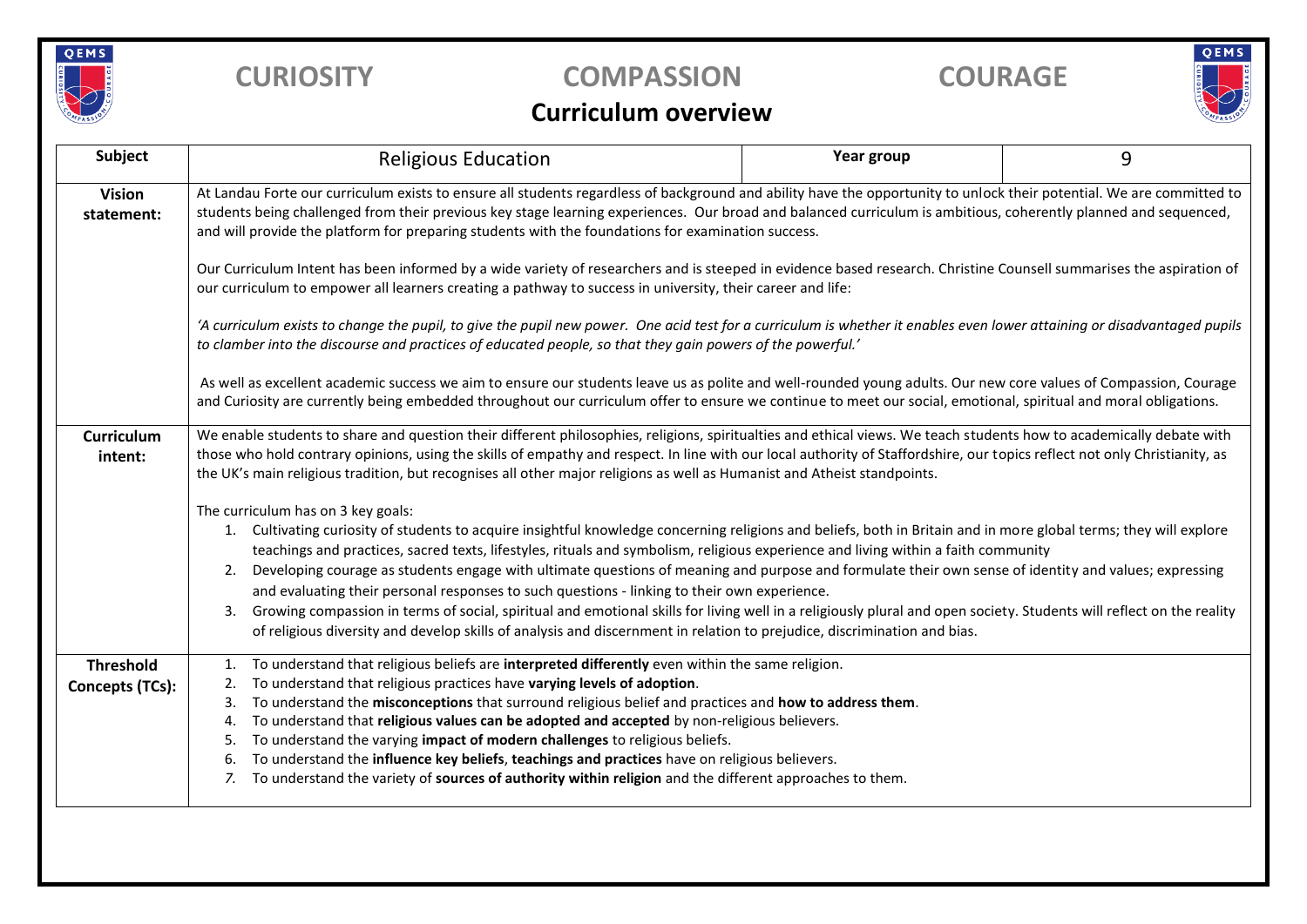| Students build on their foundational knowledge from KS1 by having the following opportunities:<br><b>KS2 National</b><br>To study beliefs, teaching and sources of religion such as exploring different texts and religious figures.<br>Curriculum<br>To gain an understanding of how religious beliefs inform how people act in their lives such as celebrating religious festivals.<br>summary:<br>To study expressing meaning in religion potentially through the use of symbols and worship in various religious traditions.<br>To investigate meaning, purpose, and truth for example considering answers to hardship.<br>To contemplate purpose and truth, for example how religion deals with pain and suffering.<br>To consider values and commitments possibly including belonging to a religion, for example through religious ceremonies.<br>Throughout students look at differences in how religions are followed.<br>For more information<br>https://www.stedwardscheddleton.co.uk/wp-content/uploads/2021/08/New-Syllabus-for-Religions-Education-2016-25-11-2016 0948-1.pdf<br>Critical thinking<br>Collaboration<br>Adaptability<br>Learner skills:<br>Organisation<br>Oracy<br><b>ORACY</b><br><b>ORGANISATION</b><br><b>ADAPTABILITY</b><br><b>COLLABORATION</b><br><b>CRITICAL THINKING</b><br>Term 6 Jun-Jul<br>Can we answer the ultimate questions?<br>The Big<br>Question<br>What is medical ethics and how does it apply to our everyday lives?<br><b>Big picture</b><br>questions:<br>Content<br>To understand the Christian and other different views of pro-life and pro-choice (abortion). (TC1, 6, 7). | QEMS             | <b>CURIOSITY</b> | <b>COMPASSION</b> | <b>COURAGE</b> | QEMS                 |  |  |
|-------------------------------------------------------------------------------------------------------------------------------------------------------------------------------------------------------------------------------------------------------------------------------------------------------------------------------------------------------------------------------------------------------------------------------------------------------------------------------------------------------------------------------------------------------------------------------------------------------------------------------------------------------------------------------------------------------------------------------------------------------------------------------------------------------------------------------------------------------------------------------------------------------------------------------------------------------------------------------------------------------------------------------------------------------------------------------------------------------------------------------------------------------------------------------------------------------------------------------------------------------------------------------------------------------------------------------------------------------------------------------------------------------------------------------------------------------------------------------------------------------------------------------------------------------------------------------------------------------------------------------------|------------------|------------------|-------------------|----------------|----------------------|--|--|
|                                                                                                                                                                                                                                                                                                                                                                                                                                                                                                                                                                                                                                                                                                                                                                                                                                                                                                                                                                                                                                                                                                                                                                                                                                                                                                                                                                                                                                                                                                                                                                                                                                     |                  |                  |                   |                |                      |  |  |
|                                                                                                                                                                                                                                                                                                                                                                                                                                                                                                                                                                                                                                                                                                                                                                                                                                                                                                                                                                                                                                                                                                                                                                                                                                                                                                                                                                                                                                                                                                                                                                                                                                     |                  |                  |                   |                | Self-quizzing        |  |  |
|                                                                                                                                                                                                                                                                                                                                                                                                                                                                                                                                                                                                                                                                                                                                                                                                                                                                                                                                                                                                                                                                                                                                                                                                                                                                                                                                                                                                                                                                                                                                                                                                                                     |                  |                  |                   |                | <b>SELF QUIZZING</b> |  |  |
|                                                                                                                                                                                                                                                                                                                                                                                                                                                                                                                                                                                                                                                                                                                                                                                                                                                                                                                                                                                                                                                                                                                                                                                                                                                                                                                                                                                                                                                                                                                                                                                                                                     |                  |                  |                   |                |                      |  |  |
|                                                                                                                                                                                                                                                                                                                                                                                                                                                                                                                                                                                                                                                                                                                                                                                                                                                                                                                                                                                                                                                                                                                                                                                                                                                                                                                                                                                                                                                                                                                                                                                                                                     |                  |                  |                   |                |                      |  |  |
|                                                                                                                                                                                                                                                                                                                                                                                                                                                                                                                                                                                                                                                                                                                                                                                                                                                                                                                                                                                                                                                                                                                                                                                                                                                                                                                                                                                                                                                                                                                                                                                                                                     |                  |                  |                   |                |                      |  |  |
|                                                                                                                                                                                                                                                                                                                                                                                                                                                                                                                                                                                                                                                                                                                                                                                                                                                                                                                                                                                                                                                                                                                                                                                                                                                                                                                                                                                                                                                                                                                                                                                                                                     | (Linked to TCs): |                  |                   |                |                      |  |  |